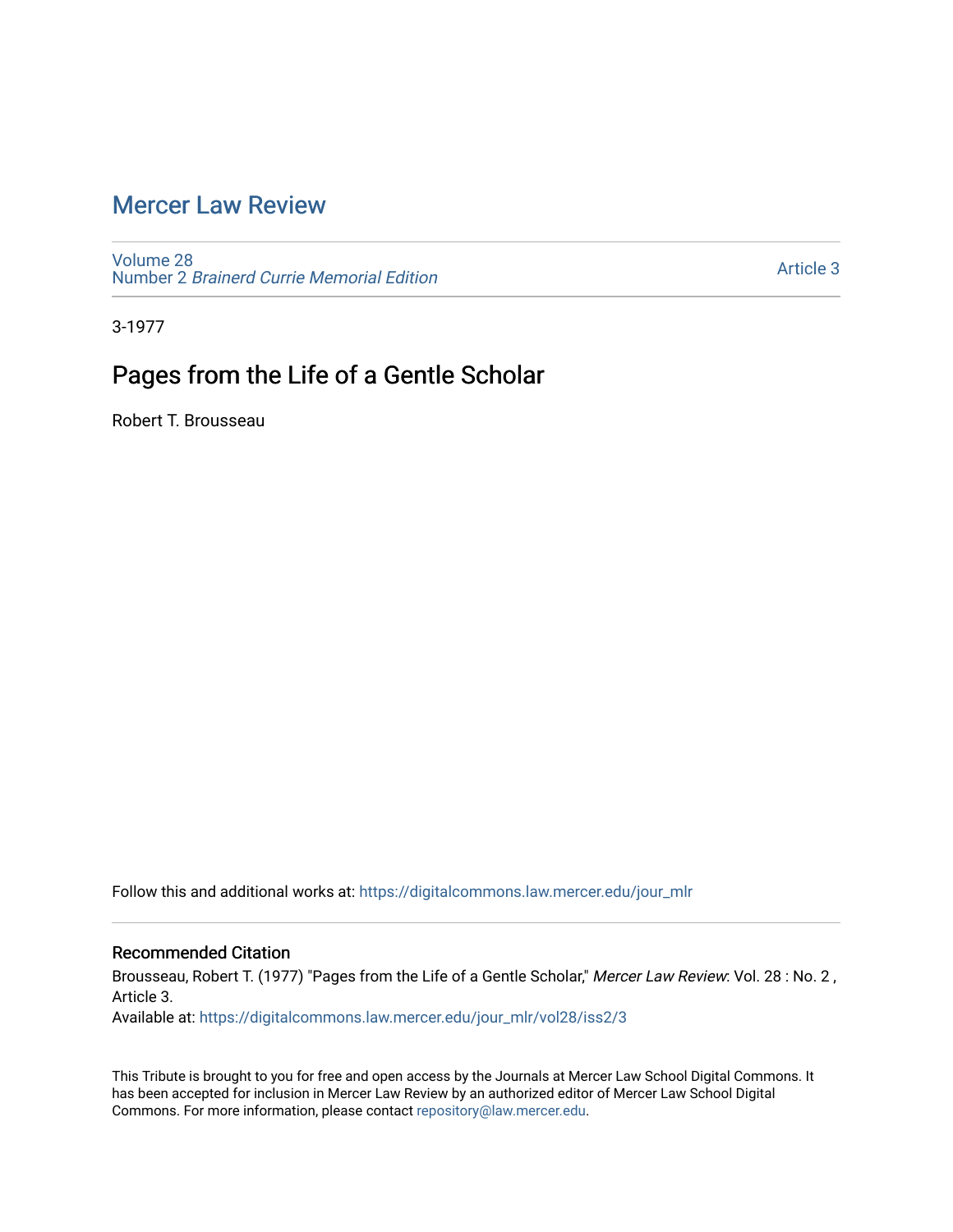## **Pages from the Life of a Gentle Scholar**

**By Robert T. Brousseau\***

*Je n'ai pas de biographie et j'en suis très content.* JEAN ANOUILH\*\*

The law school edition of the *Mercer University Bulletin'* which Brainerd Currie must have thumbed through at his home in Augusta in 1932 was the first one in many years that did not contain either an architect's rendering or, at least, a handsome photograph of "one of the finest law school buildings in the South."2 It was "the first building that Mercer law school has ever had as its very own," the dedicatory speaker boasted. "... We expect it to mark an epoch in the life of the institution."'

This was not idle hyperbole. During the academic year 1923-24, Mercer Law School was admitted to full membership in the prestigious Association of American Law Schools' and was shortly thereafter added to the

**\*\*** Letter from Anouilh to Hubert Gignoux, quoted in H. **GIGNOUX, JEAN** ANoulLH (Editions du Temps Present (1946).

1. 19 MERCER UNIVERSITY BULLETIN (Law School, No. 1, 1932).

2. **18 MERCER UNIVERSITY BULLETIN (Law School, No. 2, 1931).** 

3. The Honorable R. C. Bell, **'03,** Judge of the Georgia Court of Appeals (later Chief, Justice of the Georgia Supreme Court), in DEDICATION **CEREMONIES,** SCHOOL OF LAw **BUILDING,** MERCER UNIVERSITY (pamphlet, privately printed, 1930) [hereafter cited **DEDICATION CEREMONIES].** The building was rededicated and renamed on April 5, 1946, as the Ryals Law Building, a memorial to Col. T. E. Ryals, whose liberal gifts in the twenties had in part made the construction of the building possible. *See* **DEDICATION,** RYALS LAW BUILDING, MERCER UNIVERSITY (pamphlet, privately printed, 1946). Even today the Ryals Building serves as the core of the Mercer Law complex, but will soon give up its place, if not its memories, to the newly acquired law building on historic Coleman Hill.

4. **PROCEEDINGS OF THE ASSOCIATION** OF AMERICAN **LAw SCHOOLS** 48-49 **(1923).** The colloquy on the floor of the House may be of interest.

SECRETARY AIGLER: There have been considered **by** the Executive Committee four applications for membership **[in** the Association]. **Of** these four we are prepared at this particular moment to report only on one. The others will come up after we have considered some of the other matters in the report of the Executive

**<sup>\*</sup>** Jervey Fellow in Foreign Law, The Parker School of Foreign and Comparative Law, Columbia University, and Assistant Professor of Law, Mercer University. Georgetown University **(B.S.F.S., 1969);** Duke University **(J.D., 1972).** The author thanks Orrin Walker of the Mercer Law School for his able research assistance.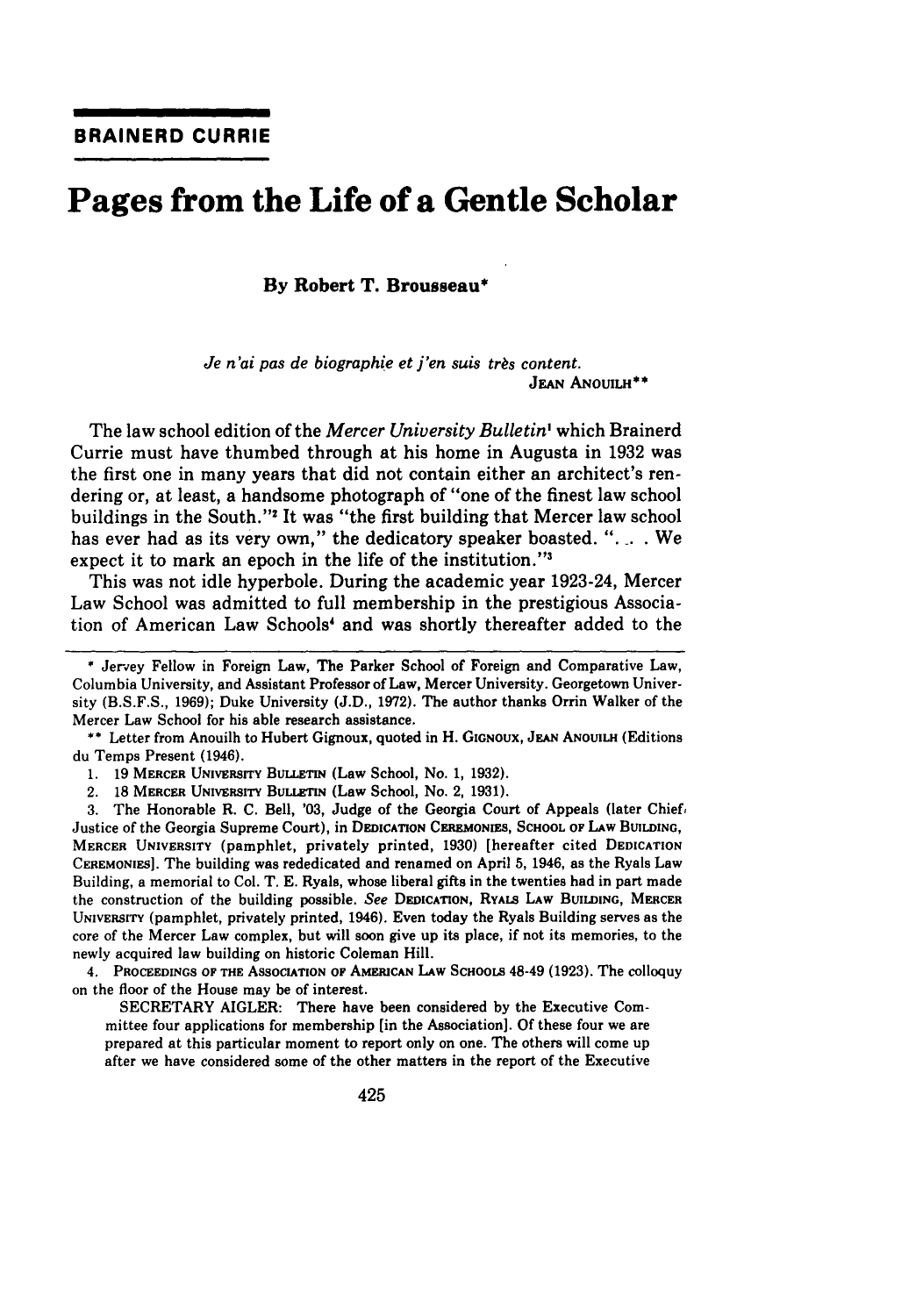American Bar Association's newly-formed list of approved schools.' When he entered Mercer on September 19, 1932, Brainerd Currie came to it as it crested upon a wave of favorable tidings. He least of all knew that his presence there for five years, first as student-scholar and later as scholarteacher, would in the long run stand out as one of the most memorable distinctions in that institution's century and more of legal education.

Gillette Brainerd Currie,' the son of Cabell Breckenridge Currie, a Presbyterian minister, and Rose Lynch Currie, was born December 20, 1912, in Macon, Georgia. He spent his childhood, however, in Augusta, where he received his preparatory education at the Academy of Richmond

PRESIDENT JONES: The motion is that the recommendation of the Executive Committee that Mercer University Law School be admitted to membership in the Association is approved.

MR. HUDSON: Could we hear something about the law school at the present time.

PRESIDENT JONES: I visited Mercer University Law School about a month ago. They have a Library of over 5000 volumes of new books. Their expenditures last year for books approximated \$10,000. They have three full time men on their staff. One of them is a graduate of the University of Chicago Law School; another a graduate of Yale University Law School, and the third is Judge Fish, former Chief Justice of the Supreme Court of Georgia. In addition, they have several practitioners who are men of excellent ability and good training. They have temporary quarters which are adequate. Their attendance is about sixty. Their requirement for admission is one year of college, one that was enforced last fall, and they have provided that in 1925 they will go to a two year requirement. While I was there they fixed the annual appropriation for their Library at **\$3000** per year. They will have a new building within two years. I met a member of the Board of Trustees who told me they had the funds, and that construction would be commenced, so the building would probably be completed at that time. Their classes meet in the morning between eight o'clock and one. Is there any discussion?

PRESIDENT JONES: The ayes have it and Mercer University Law School is admitted to membership.

The "new building within two years" was not, of course, occupied until March, 1930. This sort of prolonged gestation is not uncommon with academic edifices.

5. But not in 1923-24, as asserted by Orville A. Park, a part-time professor, in his "History of the Mercer Law School:" "The year 1923-24 was memorable in the history of the school. During this year it was admitted to full membership in the Association of American Law Schools, and was placed on the list of accredited law schools by the American Bar Association. . **.** . Mercer won both distinctions in this year." **DEDICATION CEREMONIES** 16-17. See the list to which Park refers, 9 A.B.A.J. 728 (1923), which omits Mercer. It actually made the list in 1925.

6. It is not clear when Currie dropped the "Gillette." His preferences must early on have been for "Brainerd;" he appears that way in the law school yearbook and was initially so enrolled in the Mercer Law School. His original record will show, however, that an officious hand has inserted "Gillette" before "Brainerd" at some later date. Mercer University, Permanent Record, School of Law No. 8309 (Brainerd Currie).

Committee. The application which we are prepared to present at this time is that of Mercer University School of Law, which application the Executive Committee recommends approval. I move the recommendation of the Committee.

**<sup>• ..</sup>**Seconded. **..**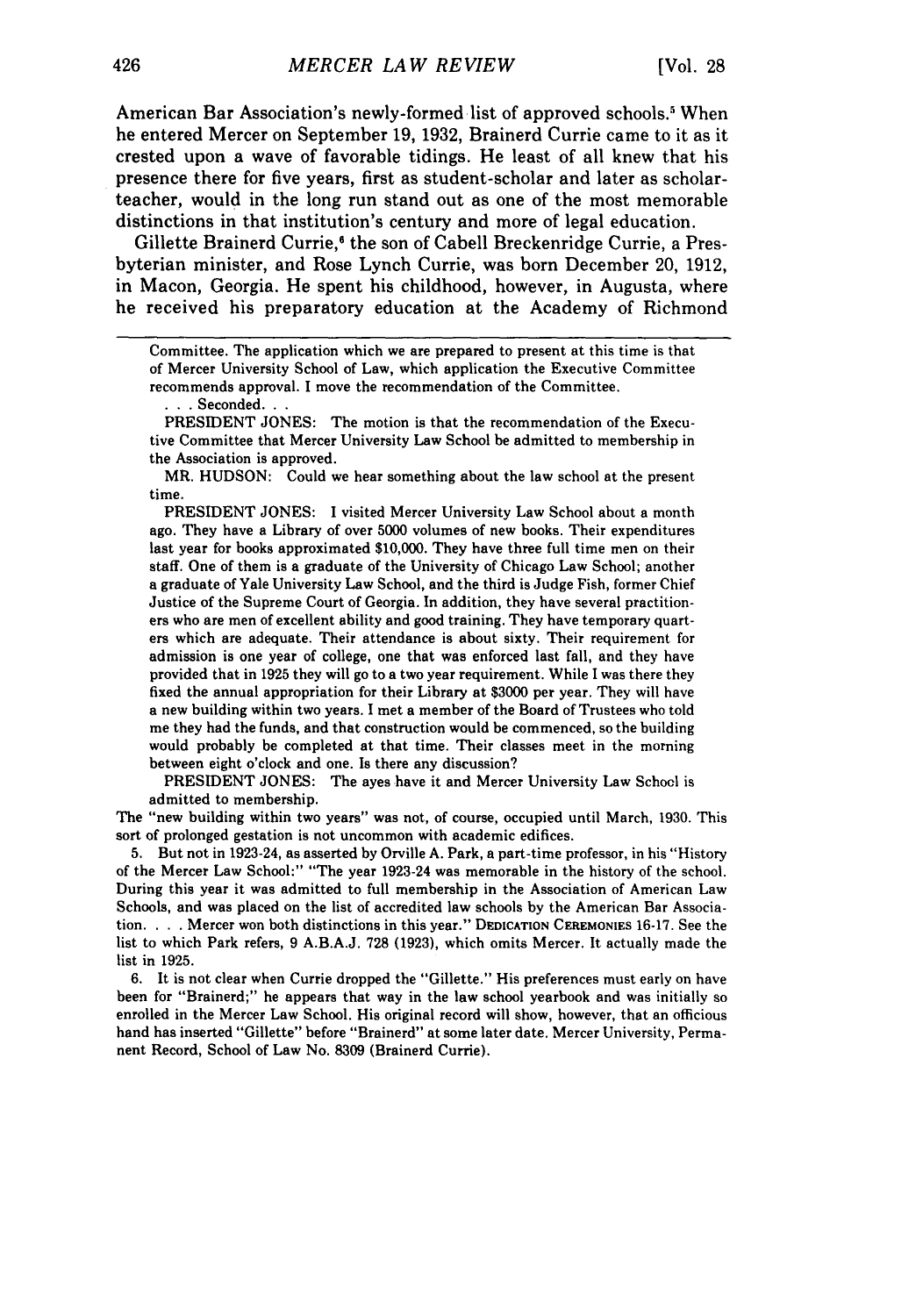County, from which he graduated in **1929.** From there he moved to the Junior College of Augusta, from which he was graduated in **1932** "with Highest Honor, his general average for the entire year being **96.18** and his rank No. 2 in a class of **62** graduates."' He was recommended for admission to Mercer University and his conduct was, of course, deemed "excellent." There is some evidence that Currie received a scholarship of **\$135,** "promised **. . .**to the Junior College of Augusta" **by** Mercer.' At a time when tuition was **\$180,** such a grant would have been a generous one indeed.

His performance at Mercer was from the start astounding, and legend for once is truth in ascribing to him the highest average ever before achieved at the law school. He was graduated *summa cum laude,* after he achieved an almost flawless **29** A's out of a possible **30 -** the honorable mention being a B in his senior year in the second term of Credit Transactions.' Geniuses have been forgiven greater sins than succumbing mildly to the universal affliction of "senior slump." There are added details to give heightened color to Currie's extraordinary achievement. First, rumor has it that only one other person in Mercer's 104-year history of legal education has ever received the degree with highest honors, and rumor has been steadfastly obstinate in not yielding up his or her name. It takes a solid **A** average to claim the honor and it is difficult to believe that Professor Dale F. Stansbury's words, that Currie to this day holds the all-time scholastic record for law students at Mercer, will ever be said of another.<sup>10</sup> Fortunately, through some untowardly fortuitous burst of overzealous recordkeeping, we have Currie's first-year scores (based on 0 through 100) rather than merely the official letter-grades recorded on his transcript. Keeping in mind that, by ancient tradition at older law schools across the nation, scores over 90 simply are not awarded-after all, say the professors, none of these striplings knows *that* much-and that 90 thus effectively marks academic perfection, we are able to witness Brainerd Currie progress through the first three quarters of his first year of law school: 87, 89, 88, 90, 90, 89, 90, 90, 90." By the end of his first year, it was clear that there was someone unique among the 45 law students<sup>12</sup> enrolled at Mercer.

Brainerd Currie, in fact, won every single award available to a law student. If one looks at the records with 40 years of hindsight, it appears that they simply fell into his lap as their time came due. But no one who knows the later Currie's quest for excellence could believe anything but that they came by dint of endless effort. Brainerd Currie was never one to do just

*10.* Dale Stansbury to E.R. Latty, quoted in 1966 **DUKE** L.J. 4 (1966).

**<sup>7.</sup>** College Record Blank (Official Transcript), The Junior College of Augusta, Augusta, Georgia. Currie was not in attendance at Augusta Junior in 1930-31.

<sup>8.</sup> Letter dated January 23, 1932, signed J.C.S., in Currie's permanent file at Mercer.

<sup>9.</sup> Mercer University, Permanent Record, School of Law, No. 8309 (Brainerd Currie).

<sup>11.</sup> Mercer University, Permanent Record, School of Law (Brainerd Currie File, untitled document).

<sup>12. 20</sup> **MERCER UNivERSrry BuLLETIN** (Law School, No. **3)** 28-29 (1933).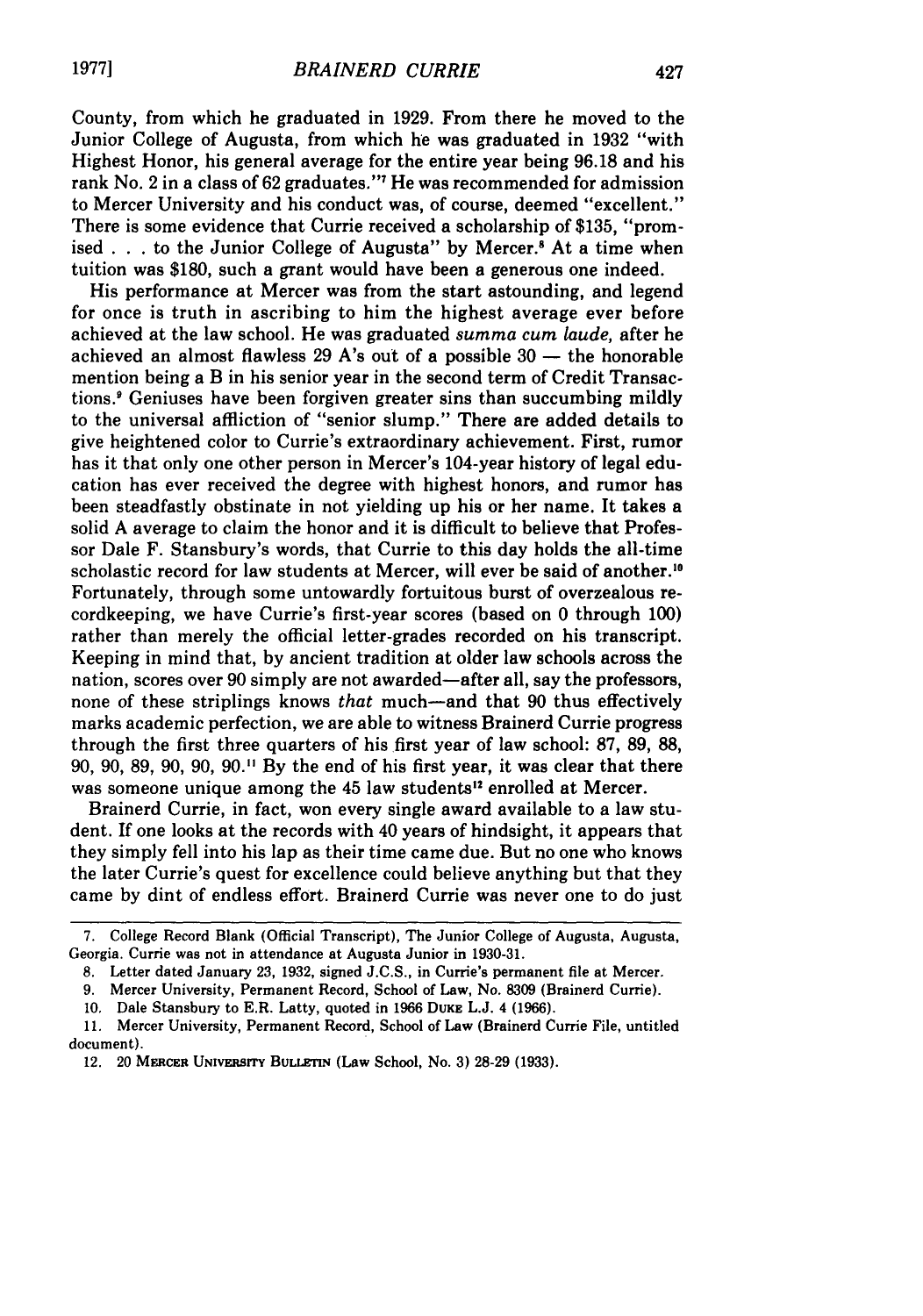enough to get by, or even just enough to get by brilliantly. His first recognition for excellence came when the faculty elected him and two of his classmates to the Legal Clinic,'3 the purpose of which was

to offer a service to lawyers over the State, who, by reason of limited library facilities, are unable to examine all the authorities on the questions of law before them. . . .There are many benefits flowing from such work, for not only does it render a helpful service to the Bar of the State, but it gives the student the exact kind of experience he will need in practice. Membership on the Clinic is based upon high scholarship and general efficiency."

By virtue of his academic average, he was named an Honor Student in each of his three years,'5 and in succession claimed the Callaghan Prize to the first-year student who makes the highest yearly average,<sup>16</sup> the Harrison Prize to the student of the third-year class with the highest average,<sup>17</sup> and finally the coveted Faculty Medal, a gold medallion "offered by the faculty of the Law School to that student of the graduating class who has made the highest weighted average for the entire course of three years in the Law School."<sup>18</sup> We may assume that Brainerd "accepted" the faculty's "offer."

His fellow students elected him Chief Justice of the Law School Honor Court. He became a member of Sigma Pi and Blue Key and joined Phi Alpha Delta, the only national legal fraternity then established at Mercer.'1 Somewhere amid all this activity, Currie found time to work with the Macon law firm of Park and Strozier,<sup>20</sup> where he helped in the annotation of *Park's Annotated Code of Georgia,* and, if we can credit an anonymous Macon news reporter, he passed some of his hours courting his employer's daughter, Elmyr Park.<sup>21</sup> Indeed, just a month before his graduation in 1935, he quietly married Elmyr Park, who had been educated at Wesleyan and Goucher, in her parents' home on College Street.<sup>22</sup>

He resigned his position with the firm of his distinguished father-in-law and future teaching colleague at Mercer<sup>23</sup> in anticipation of his new career

20. 29 WHO'S WHO **IN** AMERICA 599 **(1956).**

23. Orville Augustus Park was indeed a distinguished Georgian and attorney, and a footnote can only do injustice to this educated and active citizen. He held law degrees from both Vanderbilt and Georgia and the honorary Doctor of Laws from Emory, and he was a member

<sup>13.</sup> *Id.* at 18. His classmates were A.J. Land and S.B. Stearns.

<sup>14.</sup> *Id.* at 12.

<sup>15. 21</sup> **MERCER UNIVERSITY BULLETIN** 18 (Law School, No. 5) (1934); 22 MERCER **UNIVERSITY BULLETIN 18** (Law School, No. **5) (1935); 23 MERCER UNIVERSITY BULLETIN 18** (Law School, No. **1) (1936).**

**<sup>16.</sup>** 21 MERCER UNIVERSrrY BULLETIN 19 (Law School, No. 5) (1934).

<sup>17.</sup> **23** MERCER UNIVERSITY **BULLETIN** 19 (Law School, No. **1) (1936).**

<sup>18.</sup> *Id.* at 18-19.

<sup>19. 22</sup> MERCER UNIVERSITY **BULLETIN** 18 (Law School, No. 5) (1935).

<sup>21. &</sup>quot;Brainerd Currie on Way to New Law School," undated news article in Brainerd Currie's alumni file, Mercer University (1949?).

<sup>22.</sup> The Macon Telegraph, May 7, 1935.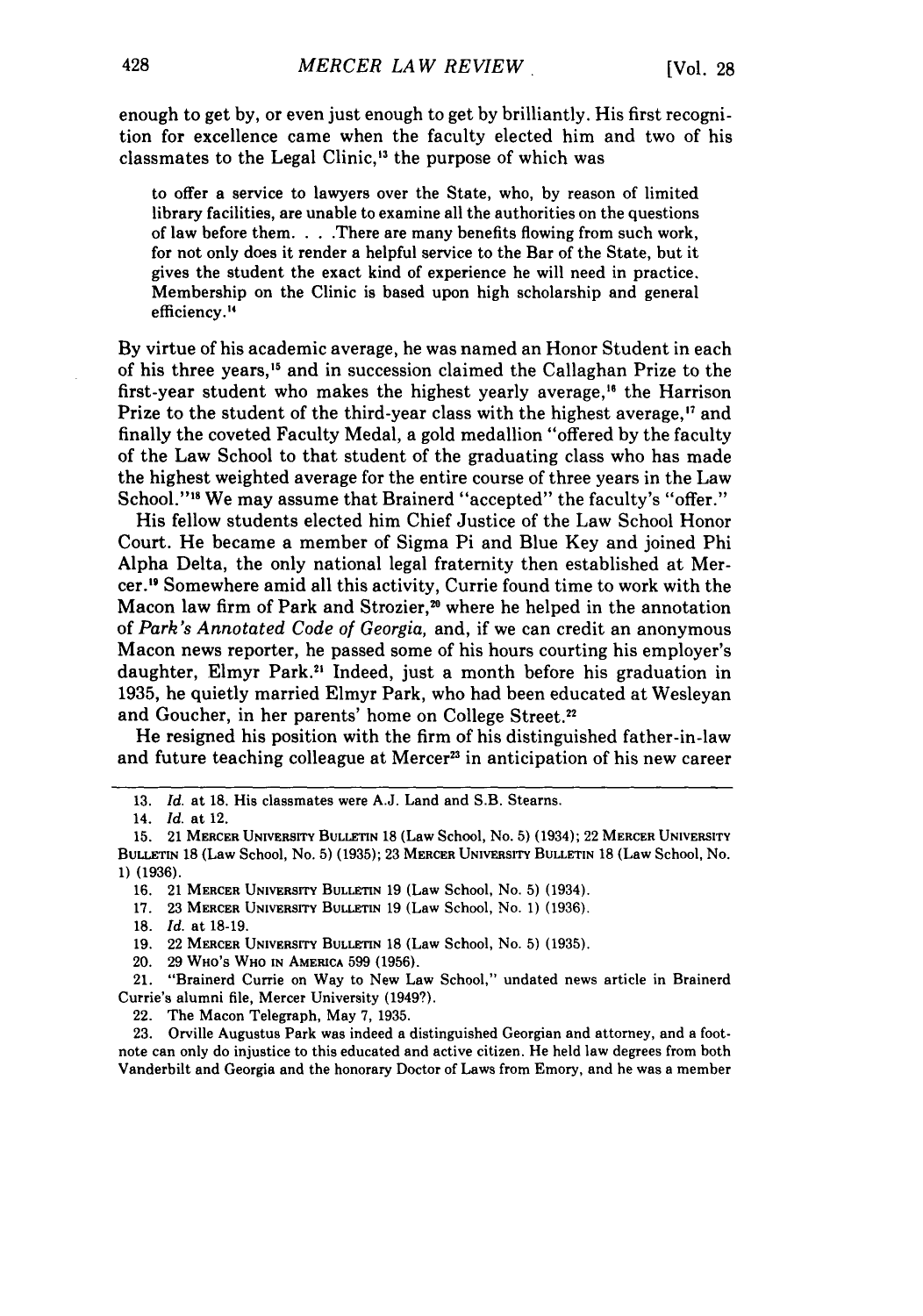as a law professor; Currie was to start teaching summer school at Mercer almost immediately after his graduation.<sup>24</sup> It is characteristic of Brainerd Currie, and of the good grace of the new Mrs. Currie, that the Washington honeymoon was timely planned to coincide with the annual May convocation of the American Law Institute.<sup>25</sup>

We should not pass too lightly over Currie's immediate appointment to the Law Faculty. At the time, no matter how stellar his academic record, his election to the faculty was an honor surpassing all his earlier ones, for the faculty was one of distinction. The President of the Association of American Law School, in admitting Mercer in 1923, had noted that the faculty of three contained "a graduate of the University of Chicago Law School; another is a graduate of Yale University, and the third is Judge Fish, former Chief Justice of the Supreme Court of Georgia."26 By 1930, Orville Park in his "History of the Mercer Law School," while bemoaning the loss to Tulane Law School of "Dr. Rufus C. Harris, a Mercer man, holding the degree of Doctor of Jurisprudence from Yale," could add brightly: "The present faculty consists of J.A. McClain, Jr., dean, Henry A. Shinn, D.F. Stansbury and Karl Stecher, all Doctors of Jurisprudence from Yale University except Professor Shinn, whose degree was from Leland Stanford."<sup>27</sup> Some of these would move on before Currie joined them but would be replaced by others of equal note: Elvin Overton, William Augustus Bootle, now Senior U.S. Judge for the Middle District of Georgia, D. Meade Feild, and Henry Searcy "Pappy" Barnes,<sup>28</sup> whose dour stare still faces every Mercer law student, even these many years after his passing. Brainerd Currie always kept the best of academic company.

Currie lacked a Bachelor of Arts degree, for he had entered law school after two years of college, as was then the custom. Unlike most men, who are content with their credentials if they seem to get them by, Currie set out to remedy this perceived deficiency. He enrolled in Mercer College, and while teaching law was himself taught other things. In due course, in 1937, he received an A.B. to put beside his LL.B. Alas lawyers are unlike members of other professions; there seems no end to degrees. For Brainerd

- 24. The Macon Telegraph, May 7, 1935.
- 25. *Id.*
- 26. See note 4, *supra.*
- 27. DEDICATION **CEREMONIES** at 16-17.
- 28. 23 MERCER **UNIVERSITY BULLETIN** 3-5 (Law School, No. 1) (1936).

of Phi Beta Kappa and the American Law Institute. He was the author of countless legal and historical works, including his authoritative *Park's Annotated Code of Georgia* (14 vols.) and *Georgia in the Eighteenth Century* (1921). He was president of the Georgia Bar Association in 1918 and a member of the Georgia Legislature in 1931 and 1933. He was, of course, also a devoted part-time Professor of Constitutional Law and Federal Procedure at Mercer Law School from 1907 until his death in 1943. For more detailed accounts, see 6 **MEN OF** MARK **IN GEORGIA** 350-352 (1912); **STATE** OF **GEORGIA** DEPARTMENT **OF ARCHIVES AND HISTORY, GEORGIA'S OFFICIAL** REGISTER 125-126 (1933-35-37); AMERICAN HISTORICAL **SOCIETY, INC., THE STORY OF GEORGIA:** BIOGRAPHICAL **VOLUME** 332-333 (1938); and 22 WHO'S **WHO IN AMERICA** 1704 (1942- 43).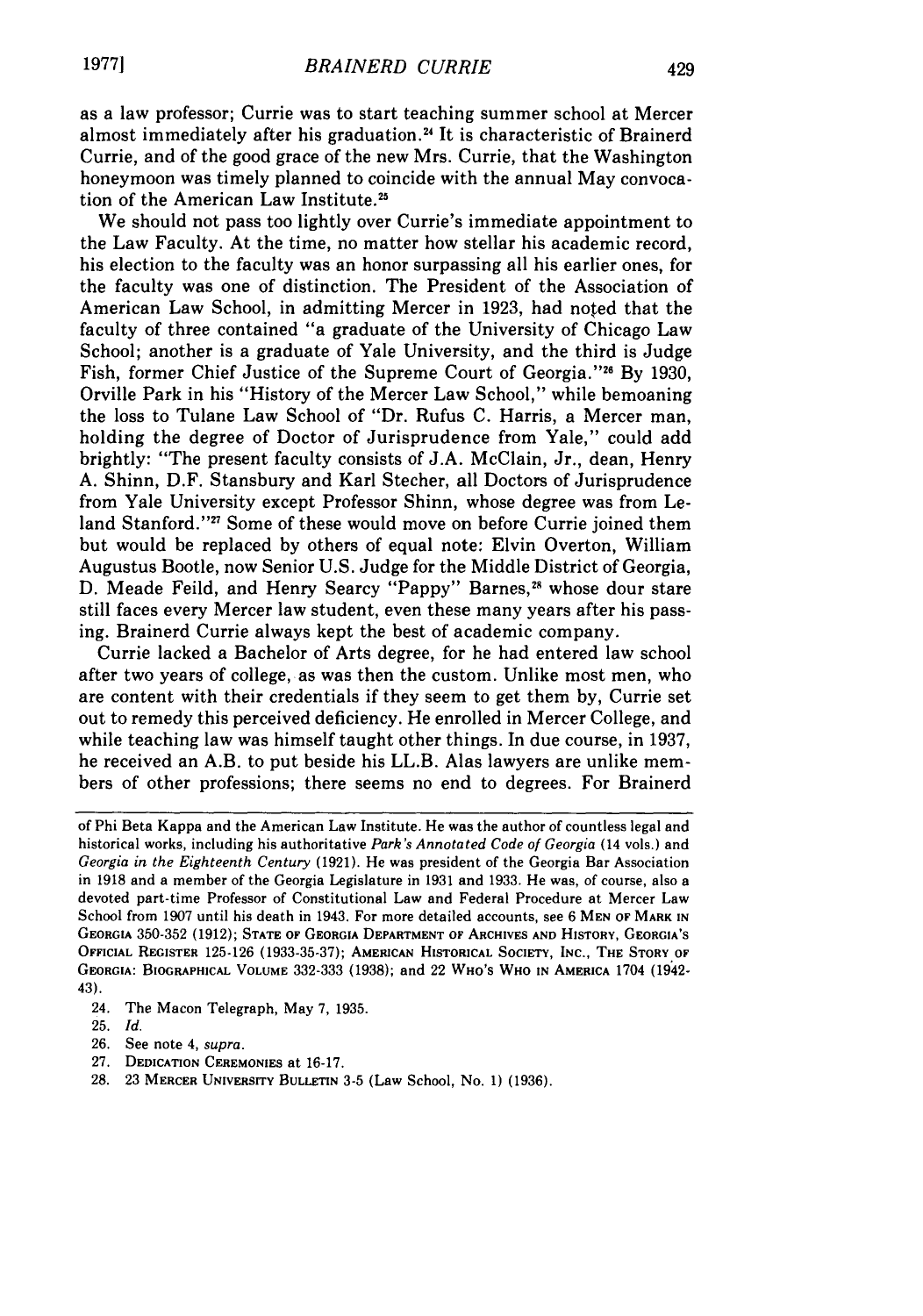Currie, anything but the best was not worth tarrying with; in later decades, he earned from Columbia University the Master of Laws (1941) and finally that academic *ne plus ultra,* the Doctorate of Juridical Science (1955).

If we are to believe the academic catalogues of Currie's teaching years at Mercer (and no one in his right mind does repose much confidence in college catalogues), Currie taught Common Law Pleading, Introduction to the Study of Law (which looks distressingly like the bane of every new teacher's existence, Legal Bibliography), Domestic Relations, Equity, and Trusts.<sup>29</sup> Had he remained at Mercer beyond 1937, the catalogue indicates, he would have taught a new course in Law of the Press.<sup>30</sup> One wonders what products of that fertile mind would have developed had he put together the materials for the course he envisioned.

Thanks to the dogged acquisitiveness which only librarians seem to possess, we do have time-worn copies of three of the examinations he devised and administered-one in Civil Procedure and two in Equity. I assure you they are long and they are difficult, with seven problems each. Although taxing, they contain early samples of Currie's delightful ability to mate the comic with the analytical. One 1936 Equity question contains virtually the entire cast of the season's raging bestseller, *Gone With the Wind,* which was certainly known in Macon, where, after all, Miss Pittypat "refugeed" when the Yankees overran Atlanta **. 3**

Upon accepting his new appointment—and promotion—at Wake Forest University,<sup>32</sup> Currie began, to borrow a phrase, his years of pilgrimage, moving on the average every three and one-half years. After three years in Winston-Salem, he took a graduate fellowship at Columbia Law School and was awarded the LL.M. in 1941. With his third scroll in hand, he returned-again promoted, this time to Associate Professor of Law-to his native Georgia and its tradition-laden university in Athens. He could hardly have familiarized himself with his new home when war and Washington called: in 1942 he joined the academic legions of lawyers needed by the national effort. Starting as a staff attorney in the Office of Price Administration in 1942 and becoming Director of the Rent and Services Division of its Enforcement Department in 1944 and 1945, Currie is credited by *Time* magazine with leading the crackdown on black-market lumber chiselers during the war.<sup>33</sup> His final year in government service, although by no means the last year of his service to government, found him associate general counsel of the Office of Economic Stabilization.

**33. TIME,** January **8, 1965.**

**<sup>29.</sup>** *Id.* at 21-26; 22 **MERCER** UNIvERsrry **BULLETIN 20-25** (Law School, No. **5) (1935).**

**<sup>30.</sup>** 24 **MERCER UNIVERSITY BULLETIN 27** (Law School, No. 2) **(1937).**

**<sup>31.</sup>** *See* M. **MITCHELL, GONE WITH THE WIND (1936)** *passim.* The examinations are in the Mercer Law Library.

**<sup>32.</sup>** Most of the subsequent professional chronology of Currie's career has been gleaned from 29-34 **WHO's WHO IN AMERICA (1956-67)** and 4 **WHO WAS WHO IN AMERICA** 221 **(1961-68),** as well as from all editions of **ASSOCIATION OF AMERICAN LAW SCHOOLS, DIRECTORY OF LAW TEACHERS,** from **1935-1966.**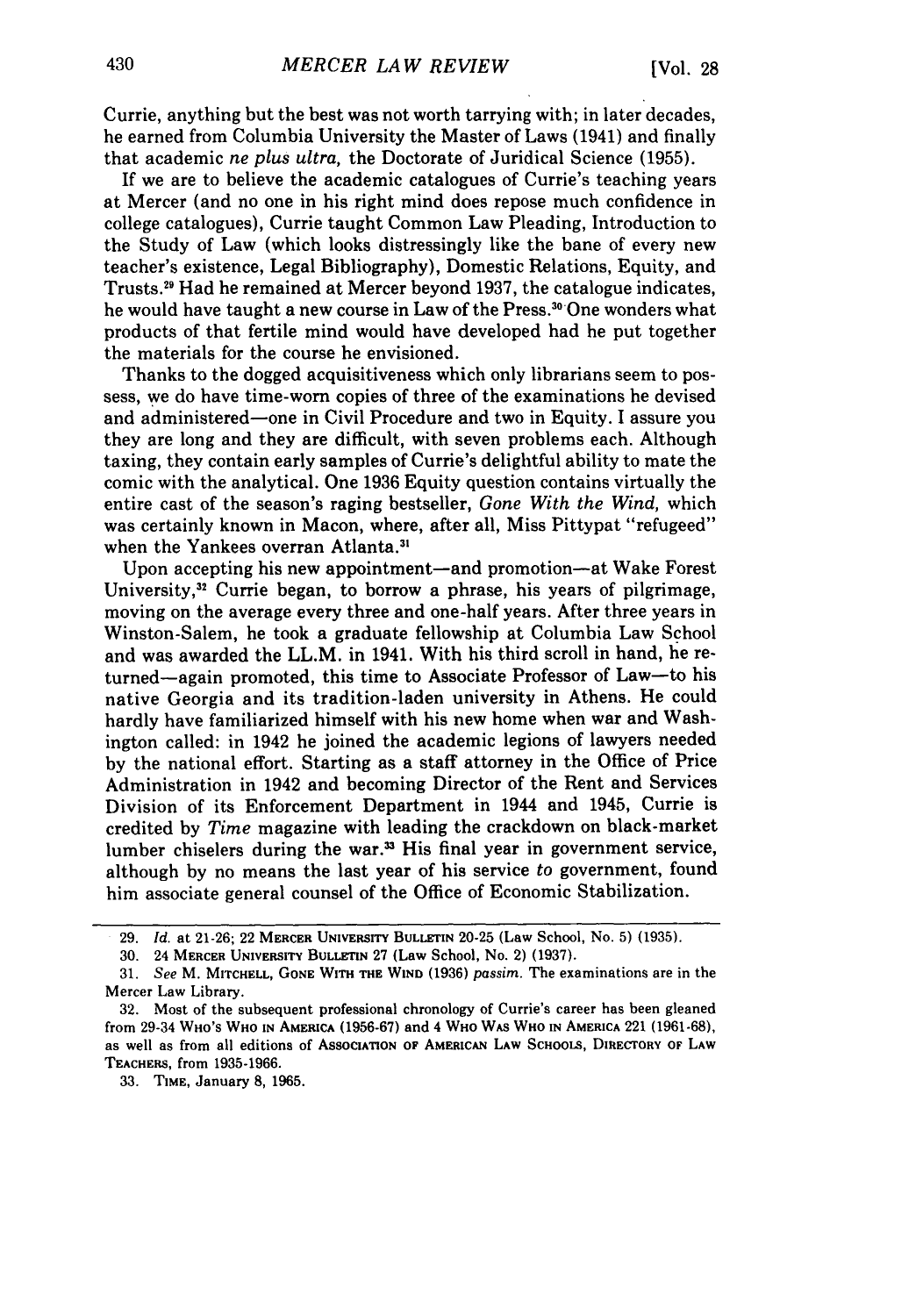The combined call of his beloved Southeast and the thrill of legal scholarship took him in 1946 for the first time to Duke University where, incredibly, he became almost simultaneously professor of law, editor-in-chief of the internationally respected *Journal of Law and Contemporary Problems,* and, in 1947, founding editor-in-chief of the fledgling publication of the Association of American Law Schools, the *Journal of Legal Education.* Many fine hands have guided *Law and Contemporary Problems,* Currie's among the most capable, but there is no doubt that the issues of the most uniformity of excellence of the *Journal of Legal Education* went to press in those early days under his watchful eye and those of his close successors.

Duke and these two national journals lost Currie to another innovation in legal education: the new law school at UCLA, which was gathering a hand-picked faculty to stock its new \$1.5-million building in 1949.<sup>34</sup> He and his family remained in California for three years, until he was appointed to the deanship of the School of Law at the University of Pittsburgh,<sup>35</sup> "that fabulous 40-story skyscraper university," as Women's Reporter Blythe McKay of *The Macon Telegraph* gushed. 36 The overwhelming author jotted a telling sentence in her report: "Elmyr **. .** . also rather dreads packing and moving, which seems to be up to the distaff side, for the man of the family had already promised to head the summer school at the University of Chicago Law School this summer and won't be home to help."<sup>37</sup> So Brainerd was going to be exposed to Chicago. It must have been bracing or infectious, for his deanship at Pittsburgh was quickly resigned,'<sup>6</sup> and he began the longest affiliation of his career, a seven-year liaison with Chicago-one that would see awesome quantities of superb scholarship issue from his desk. From his writings, lawyers, judges, law professors and, unwillingly, even law students know his intense intelligence. But it was during these same Chicago years that Currie established himself as Poet Laureate of the profession<sup>39</sup> with an imagination that supplied him with not only a bottomless fund of wit but also a knack for those wonderful, eargrinding Gilbert-and-Sullivanesque end-rhymes. Through Currie's rendering of *The Rose of Aberlone,* twice printed in the *Harvard Law Record,'" a* generation of contracts students is familiar with the sale of the baleful, dessicated cow who would not (or would she?) bear in *Sherwood v. Walker."* The poem has irrevocably passed into the lore of the law. As Currie himself noted in the final "Canto" of the poem:

- 40. 30 HARVARD **LAw** RECORD 12-16 (1960).
- 41. 66 Mich. 568 (1887).

<sup>34.</sup> The sum comes from the unidentified clipping mentioned in note 21, supra. Today, \$1.5 million would not buy you an old law school, much less a new one.

<sup>35.</sup> University of Pittsburgh News Release, Friday, June 6, 1952.

<sup>36.</sup> The Macon Telegraph, June 27, 1952.

<sup>37.</sup> *Id.*

<sup>38.</sup> Currie was succeeded by his future colleague, Arthur Larson, James B. Duke Professor of Law in Duke University.

<sup>39.</sup> Giving full credit to William Prosser as Association Minstrel.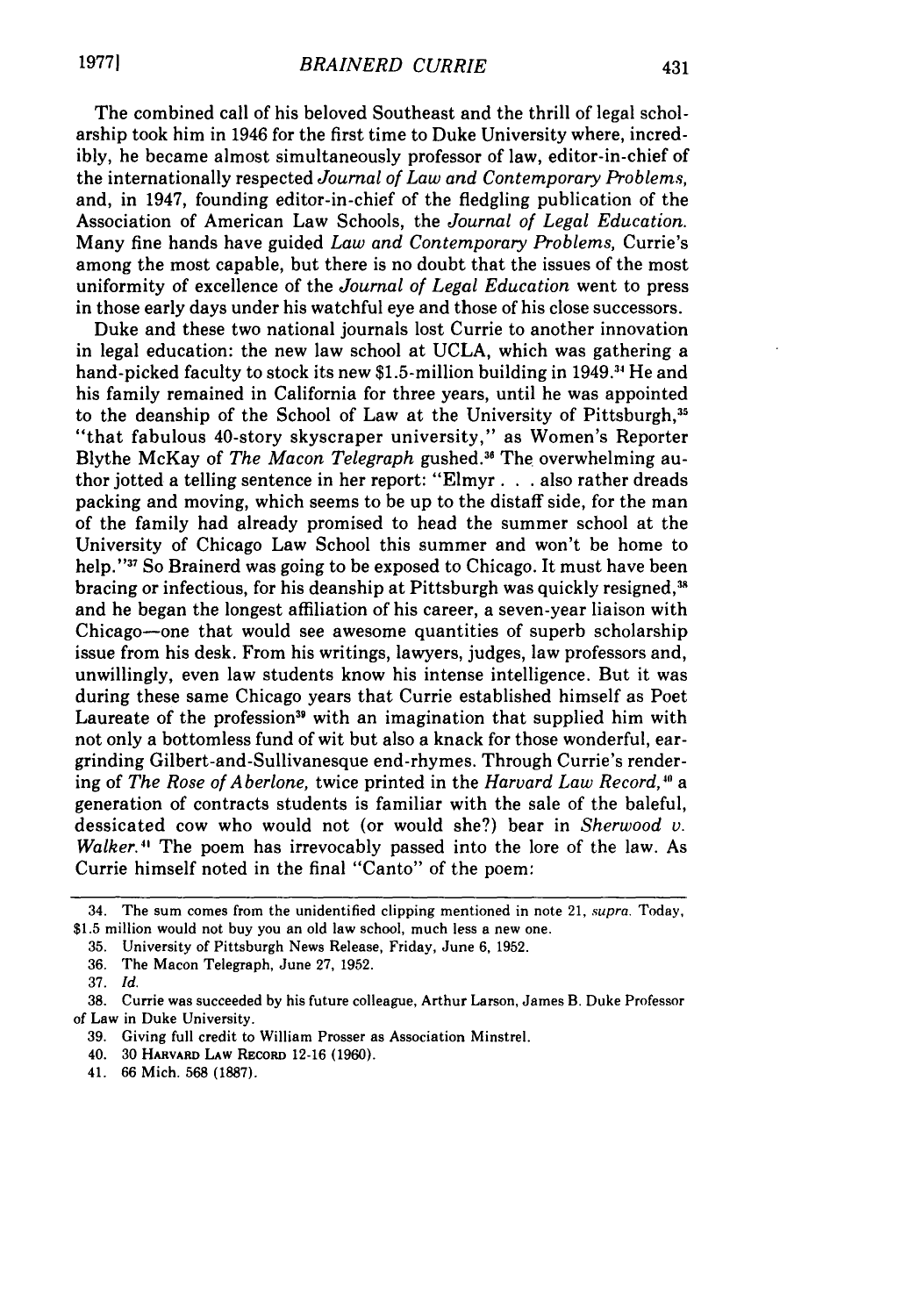'Tis the middle **of** night before the exam, And there's nothing to eat but a cold bit Ah me!  $-$  Ah moo! Mark how the eager students cram, What coffee black they brew! A dismal specter haunts this wake  $-$ The law of mutual mistake; And even the reluctant drone Must cope with Rose of Aberlone. She rules the cases, she stalks the page Even in this atomic age.

For students of law must still atone For the shame of Rose of Aberlone.

Equally delightful is "The Behavioral Scientist," written by Currie during his tour away from Chicago as Fellow at the Center for Advanced Study in the Behavioral Sciences ("the Casbah") in 1957 and published posthumously by his friend and colleague Philip Kurland.<sup>42</sup> In a footnote to this opus, which Currie designated "Not-G," he explained: "All poetry may be divided into two categories: (1) That written by W. S. Gilbert (G), and (2) All other  $(Not-G).$ <sup>743</sup> Currie is also responsible for a lusty sea-chanty, "Eino, a Sailor," which illustrates one of the more bizarre intersections of the law of admiralty with that of bawdy-houses."

Ribald doggerel was certainly only a divertissement in Currie's interest in admiralty. In 1960, Chief Justice Earl Warren appointed him Reporter of the Supreme Court's Advisory Committee on Admiralty Rules. Five years later, with Nicholas J. Healy, he coauthored *Cases and Materials on Admiralty,* long a standard work in that field.

As fruitful and as firm as his Chicago connection had proven, Currie was tempted once again by the giant Southern pines and gentle Piedmont setting of Duke in 1961. In that year, he was named the first William R. Perkins Professor of Law in Duke University, a tribute to both Currie and the eponymous New York lawyer who engineered the transition of Trinity College into Duke University.<sup>45</sup> But the tributes did not stop there. In 1963, Currie published his monumental *Selected Essays on the Conflict of Laws,*

45. *See* Duke University News Release, Friday, Oct. 13, 1961.

<sup>42. 1966</sup> DUKE L.J. 8-9 (1966).

<sup>43.</sup> Currie could imitate Gilbert and Sullivan as well as just Gilbert. Hidden in a littleknown pamphlet edited by William L. Prosser, Law School Association Lyrics, at 64 (undated and not copyrighted; 1962?), is a song by Currie entitled "The Promised Land," to the air, "Bound for the Promised Land." Apparently Currie sang it himself at several Association gatherings.

<sup>44.</sup> To my knowledge, the typescript poem, signed "Brainerd Currie, Chicago, 5/16/55," has never been published. It came to my hands from those of the Honorable Wm. Augustus Bootle, former teacher and colleague of Currie's at Mercer, who received it directly from Currie. The case which the poem so graphically relates is *Koistenen v. American Export Lines, Inc.,* 83 N.Y.S.2d 297 (City Ct. N.Y. 1948).